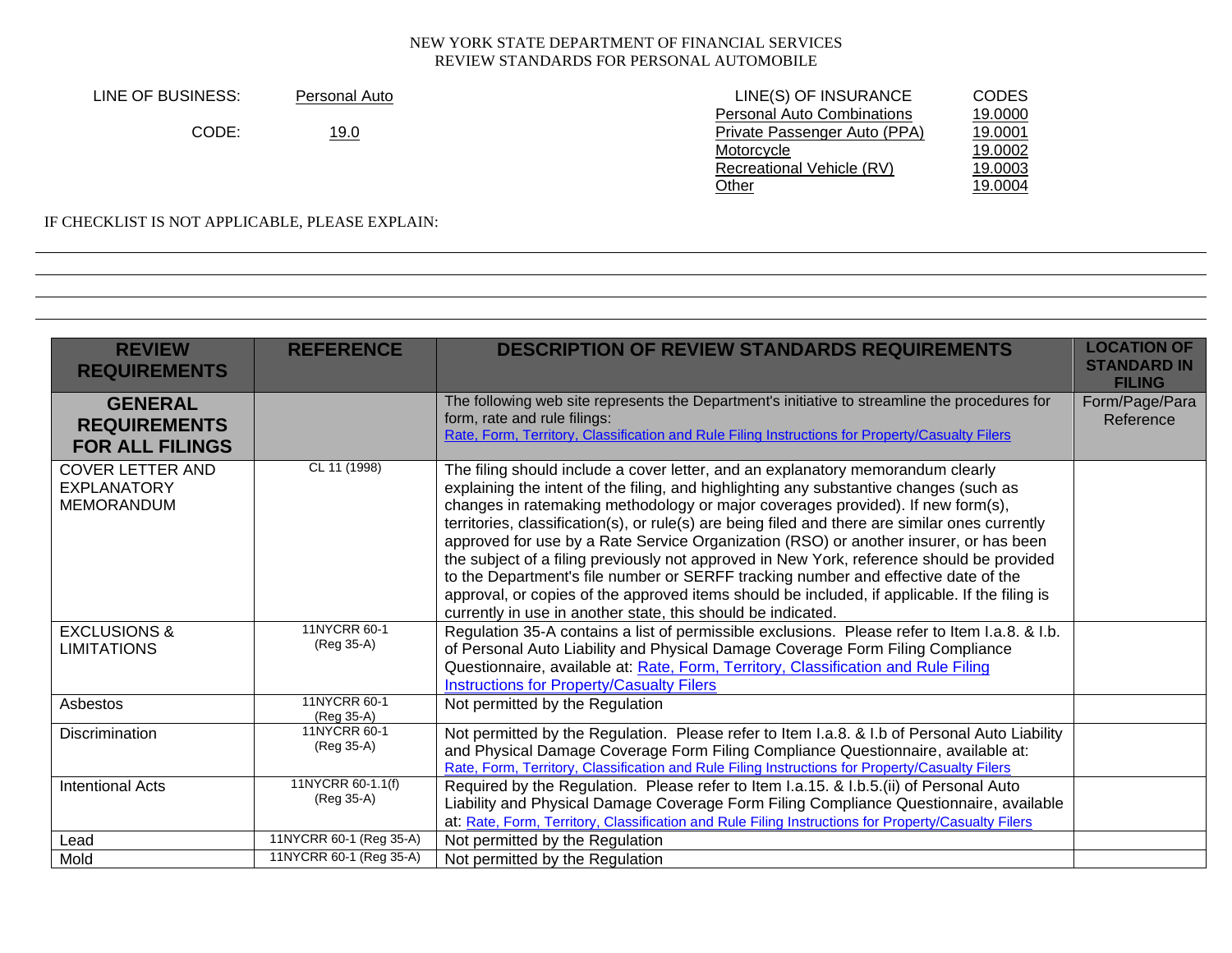| <b>REVIEW</b><br><b>REQUIREMENTS</b>                                         | <b>REFERENCE</b>                                            | <b>DESCRIPTION OF REVIEW STANDARDS REQUIREMENTS</b>                                                                                                                                | <b>LOCATION OF</b><br><b>STANDARD IN</b> |
|------------------------------------------------------------------------------|-------------------------------------------------------------|------------------------------------------------------------------------------------------------------------------------------------------------------------------------------------|------------------------------------------|
|                                                                              |                                                             |                                                                                                                                                                                    | <b>FILING</b>                            |
|                                                                              |                                                             |                                                                                                                                                                                    |                                          |
| <b>Punitive Damages</b>                                                      | Court of Appeals - Hartford<br>A&I v. Village of Hempstead, | Allowable for public policy considerations. Please refer to Item I.b.5.(i) of Personal Auto                                                                                        |                                          |
|                                                                              | New York 2nd 218, 1979                                      | Liability and Physical Damage Coverage Form Filing Compliance Questionnaire, available                                                                                             |                                          |
|                                                                              | 11NYCRR 60-1 (Reg 35-A)                                     | at: Rate, Form, Territory, Classification and Rule Filing Instructions for Property/Casualty Filers                                                                                |                                          |
| Terrorism                                                                    | §2305 & §2307                                               | Not permitted by the Regulation                                                                                                                                                    |                                          |
| <b>FILING SUBMISSION</b>                                                     | CL 19 (1992)<br>Supplement No 1 to<br>CL 11 (1998)          | Forms, territories, classifications, rating rules, rates and rating plans are subject to prior<br>approval.                                                                        |                                          |
| Compliance                                                                   | CL 11 (1998)                                                | Please refer to the following web site for additional information:                                                                                                                 |                                          |
| Questionnaires, Forms<br>and Optional "Speed to<br>Market" Filing Procedures | Supplement No 3 to CL<br>11(1998)                           | Rate, Form, Territory, Classification and Rule Filing Instructions for Property/Casualty Filers                                                                                    |                                          |
| NO FILE OR FILING                                                            | Article 63                                                  | An authorized insurer must obtain a "Special Risk License" prior to writing business in the                                                                                        |                                          |
| <b>EXEMPTIONS</b>                                                            | 11NYCRR16 (Reg. 86)                                         | "Free Trade Zone". Such business shall be limited to a Special Risk defined as either a                                                                                            |                                          |
|                                                                              |                                                             | Class 1 risk or a Class 2 risk enumerated in the list contained in Regulation 86. Although                                                                                         |                                          |
|                                                                              |                                                             | filing is not required, rates and policy forms applied to special risks must still satisfy<br>governing standards set forth in the Insurance Law and regulations.                  |                                          |
| <b>PROHIBITED</b>                                                            |                                                             | While the Department does not have an exhaustive list, some examples of prohibited                                                                                                 |                                          |
| <b>COVERAGES</b>                                                             |                                                             | coverages include punitive damages and corporal punishment. Please refer to the                                                                                                    |                                          |
|                                                                              |                                                             | following web site for additional information:                                                                                                                                     |                                          |
|                                                                              |                                                             | Rate, Form, Territory, Classification and Rule Filing Instructions for Property/Casualty Filers                                                                                    |                                          |
| <b>Indemnification Policy</b>                                                | §3420                                                       | Is not permitted. Liability coverage must be provided on a pay on behalf basis.                                                                                                    |                                          |
| <b>SIDE BY SIDE</b>                                                          | CL 11 (1998)                                                | If the filing is a revision to existing form(s), territories, classification(s) or rule(s); Except for                                                                             |                                          |
| <b>COMPARISON</b>                                                            |                                                             | simple, non-substantive changes, a side-by-side comparison of the form(s) or rule(s)                                                                                               |                                          |
|                                                                              |                                                             | being proposed and those currently in use in New York, with all changes clearly marked                                                                                             |                                          |
|                                                                              |                                                             | and explained in the company's cover letter or memorandum must be included. Revisions                                                                                              |                                          |
|                                                                              |                                                             | to classifications and territories should include a comparison between those currently on                                                                                          |                                          |
|                                                                              |                                                             | file (in New York) and those proposed, including relevant statistical data (experience) and<br>any rate or rate relativity effect. There should be a reference to the Department's |                                          |
|                                                                              |                                                             | previous file number and/or a copy of the approval letter in which the current form(s),                                                                                            |                                          |
|                                                                              |                                                             | territories, classification(s) or rule(s) were approved/acknowledged.                                                                                                              |                                          |
| <b>FORMS: POLICY</b>                                                         | §2307, §2610, §3411, §3412,                                 | The following Compliance Questionnaire contains detailed information for making a                                                                                                  | Form/Page/Para                           |
| <b>PROVISIONS</b>                                                            | §3420, §3425, & Article 51<br>11 NYCRR 60-1 (Reg 35-A)      | personal auto filing including required policy provisions, exclusions, prohibited coverages,                                                                                       | Reference                                |
|                                                                              | 11NYCRR60-2 (Reg 35-D)                                      | and standard language:                                                                                                                                                             |                                          |
|                                                                              | 11 NYCRR 216 (Reg 64)                                       | Personal Auto Liability and Physical Damage Coverage Form Filing Compliance                                                                                                        |                                          |
|                                                                              | 11NYCRR65 (Reg. 68-A)<br>11NYCRR67 (Reg. 79)                | Rate, Form, Territory, Classification and Rule Filing Instructions for Property/Casualty Filers                                                                                    |                                          |
|                                                                              | 11NYCRR71 (Reg. 107)                                        |                                                                                                                                                                                    |                                          |
| <b>APPLICATIONS</b>                                                          |                                                             |                                                                                                                                                                                    |                                          |
| Filing exemption                                                             | \$2307(b)                                                   | Applications which do not become part of the policy are exempt from filing requirements.                                                                                           |                                          |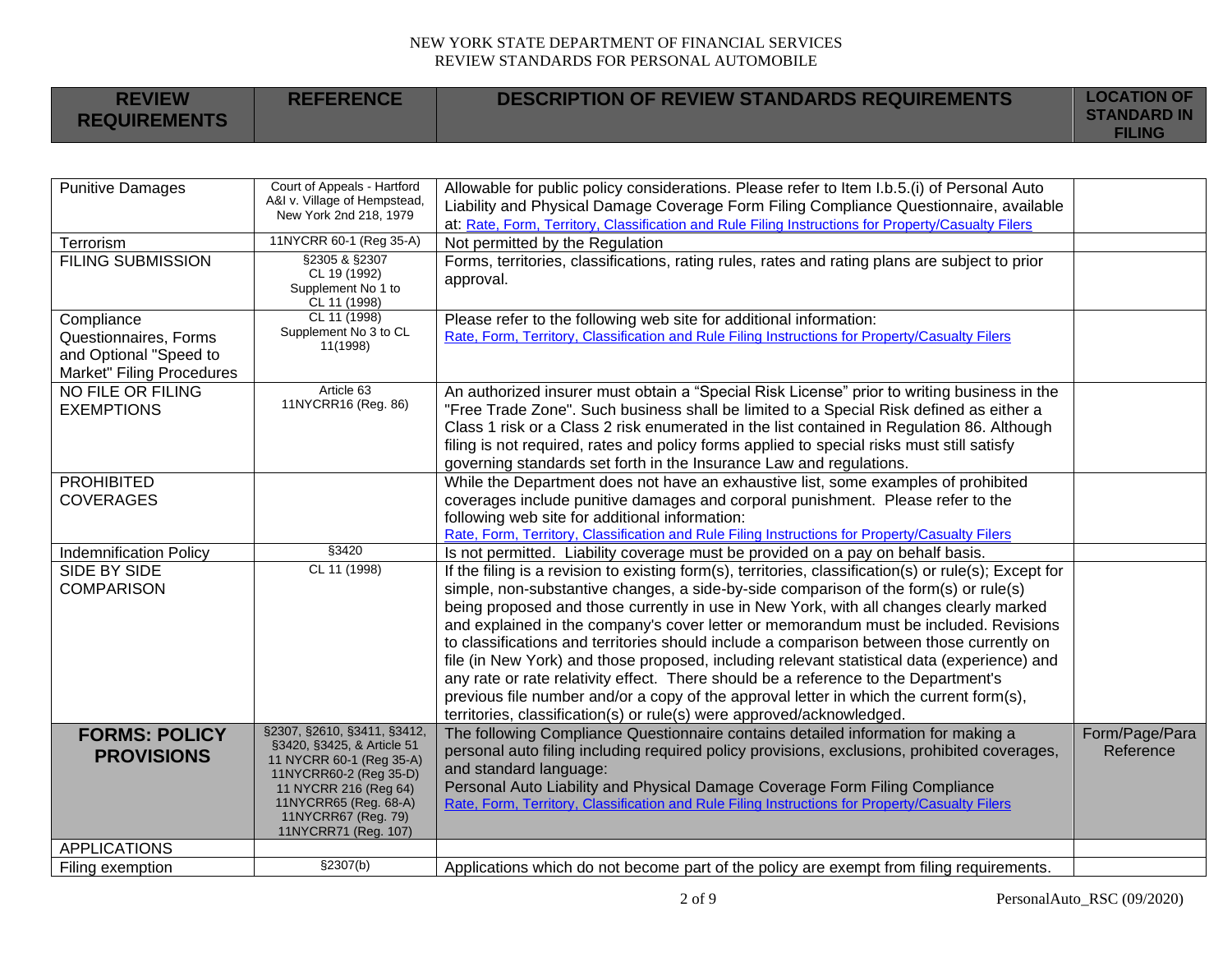| <b>REVIEW</b><br><b>REQUIREMENTS</b>             | <b>REFERENCE</b>                  | <b>DESCRIPTION OF REVIEW STANDARDS REQUIREMENTS</b>                                                                                                                                                                                                                                                                                                                                                                                                                           | <b>LOCATION OF</b><br><b>STANDARD IN</b><br><b>FILING</b> |
|--------------------------------------------------|-----------------------------------|-------------------------------------------------------------------------------------------------------------------------------------------------------------------------------------------------------------------------------------------------------------------------------------------------------------------------------------------------------------------------------------------------------------------------------------------------------------------------------|-----------------------------------------------------------|
|                                                  |                                   |                                                                                                                                                                                                                                                                                                                                                                                                                                                                               |                                                           |
| <b>Fraud Warning Statement</b>                   | \$403(e)<br>11NYCRR86.4 (Reg. 95) | All applications must contain the prescribed fraud warning statement as set forth in<br>Section 86.4(b) of Regulation 95, which must be incorporated immediately above the<br>applicant's signature.                                                                                                                                                                                                                                                                          |                                                           |
| <b>ARBITRATION</b>                               |                                   |                                                                                                                                                                                                                                                                                                                                                                                                                                                                               |                                                           |
| <b>No-Fault Coverages</b>                        | 11NYCRR65<br>(Reg 68-A)           | Required provisions contained in endorsements as prescribed by the Regulation.                                                                                                                                                                                                                                                                                                                                                                                                |                                                           |
| Other coverages                                  |                                   | Except for No-Fault coverages (see above), not required, although generally contained in<br>most policies / coverages. Arbitration of disputes between an insured and the insurer may<br>not be required.                                                                                                                                                                                                                                                                     |                                                           |
| <b>BANKRUPTCY</b><br><b>PROVISIONS</b>           |                                   |                                                                                                                                                                                                                                                                                                                                                                                                                                                                               |                                                           |
| Insolvency or bankruptcy<br>clause               | \$3420(a)(1)                      | Policy must contain a statement indicating that the insolvency or bankruptcy of the insured<br>or the insured's estate does not release the insurer from its' contractual obligation to pay<br>damages covered under the policy. Please refer to Item I.a.2 of Personal Auto Liability<br>and Physical Damage Coverage Form Filing Compliance Questionnaire, available at:<br>Rate, Form, Territory, Classification and Rule Filing Instructions for Property/Casualty Filers |                                                           |
| <b>BLANK</b><br><b>ENDORSEMENTS</b>              |                                   | Not permitted since a blank endorsement may change policy provisions without the proper<br>approval by this Department. An exception may be made for a blank form if its usage is<br>apparent based on the title/language of the form itself (such as a change in address form).<br>Forms containing check boxes with a space for language to be added are considered<br>blank endorsements and are subject to these rules.                                                   |                                                           |
| <b>CANCELLATION &amp; NON-</b><br><b>RENEWAL</b> | §3425                             | Please refer to the following Compliance Questionnaire for detailed cancellation and<br>nonrenewal requirements<br>Personal Auto Cancellation and Nonrenewal Form Filing Compliance Questionnaire<br>Rate, Form, Territory, Classification and Rule Filing Instructions for Property/Casualty Filers                                                                                                                                                                          |                                                           |
| Notice of Cancellation                           | \$3425(c)                         | The cancellation provisions must comply with statutory time frame for giving notice. See<br>Item I. - of Personal Auto Cancellation and Nonrenewal Form Filing Compliance<br>Questionnaire                                                                                                                                                                                                                                                                                    |                                                           |
| Notice of Non Renewal                            | \$3425(d)                         | The nonrenewal provisions must comply with statutory time frame for giving notice. See<br>Item III. - of Personal Auto Cancellation and Nonrenewal Form Filing Compliance<br>Questionnaire                                                                                                                                                                                                                                                                                    |                                                           |
| <b>Required Policy Period</b>                    | $$3425 (a)(8)$ & (g)              | One year unless compliance with statutory reasons                                                                                                                                                                                                                                                                                                                                                                                                                             |                                                           |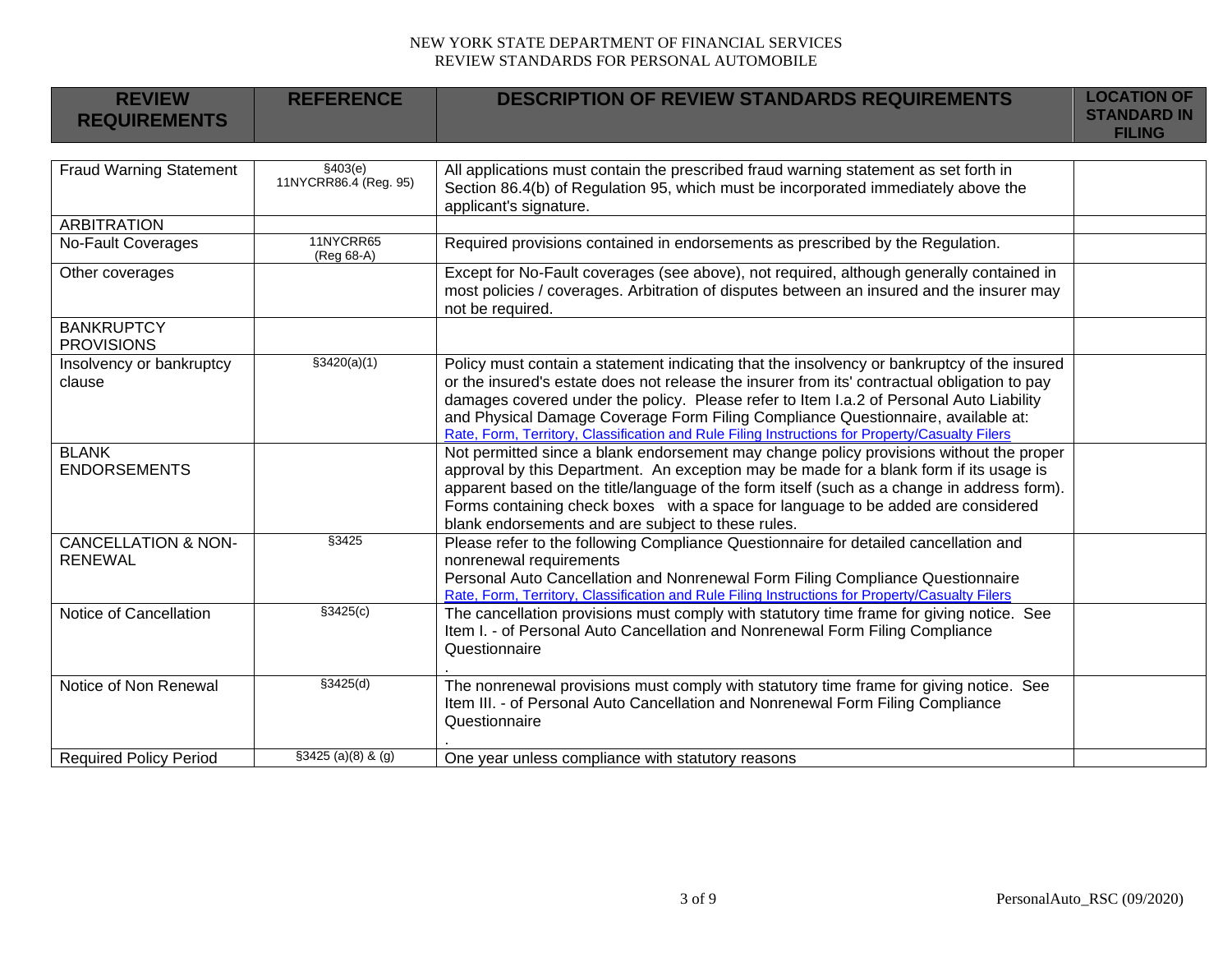| <b>REVIEW</b><br><b>REQUIREMENTS</b>    | <b>REFERENCE</b>                                        | <b>DESCRIPTION OF REVIEW STANDARDS REQUIREMENTS</b>                                                                                                                                                                                                                                                                                                                                                                                                                                                                                                   | <b>LOCATION OF</b><br><b>STANDARD IN</b><br><b>FILING</b> |
|-----------------------------------------|---------------------------------------------------------|-------------------------------------------------------------------------------------------------------------------------------------------------------------------------------------------------------------------------------------------------------------------------------------------------------------------------------------------------------------------------------------------------------------------------------------------------------------------------------------------------------------------------------------------------------|-----------------------------------------------------------|
|                                         |                                                         |                                                                                                                                                                                                                                                                                                                                                                                                                                                                                                                                                       |                                                           |
| Permissible Reasons for<br>Cancellation | $$3425(b)$ &(c)                                         | A - If cancellation occurs during the first 60 days of the policy period, any valid specific<br>underwriting reason:<br>B - After the first 60 days, or if a renewal policy:<br>i. non-payment.<br>ii. suspension or revocation of an operator's driver's license during the policy period (see<br>exceptions).<br>iii. fraud or material misrepresentation in obtaining the policy or presenting a claim. Please<br>refer to Items I a. & b. of Personal Auto Cancellation and Nonrenewal Form Filing<br><b>Compliance Questionnaire</b>             |                                                           |
| Permissible Reasons for<br>Non Renewal  | §3425(d)                                                | Company may nonrenew for any specific reason per 3425(d)(1). Please refer to Item III.c.<br>of Personal Auto Cancellation and Nonrenewal Form Filing Compliance Questionnaire                                                                                                                                                                                                                                                                                                                                                                         |                                                           |
| <b>Conditional Renewal</b>              | \$3425(d)(2)                                            | In lieu of cancellation, insurer may condition continuation of policy on: 1. Change in limits;<br>2. Elimination of any coverage not required by law. Please refer to Item II of Personal<br>Auto Cancellation and Nonrenewal Form Filing Compliance Questionnaire                                                                                                                                                                                                                                                                                    |                                                           |
| Suspension                              | VTL §311 & §312                                         | Mandatory Coverages (liability & no-fault) may only be suspended (by endorsement) if the<br>vehicle's license plates are surrendered. Although not a requirement in the Law, insurers<br>will generally not issue a suspension unless they receive proof of surrender.                                                                                                                                                                                                                                                                                |                                                           |
| <b>CLAIMS MADE</b>                      | 11 NYCRR 60-1<br>(Reg 35-A)<br>11 NYCRR 73<br>(Reg 121) | Claims-made coverage is prohibited for motor vehicle liability policies.                                                                                                                                                                                                                                                                                                                                                                                                                                                                              |                                                           |
| <b>DEFENSE</b>                          |                                                         |                                                                                                                                                                                                                                                                                                                                                                                                                                                                                                                                                       |                                                           |
| Duty to Defend                          | 11NYCRR 60-1.1(b)<br>(Reg. 35-A)<br>11NYCRR71(Reg. 107) | The insurer has the duty to defend all claims to which the policy applies. A defense must<br>be provided even if allegations are groundless. A complete defense must be provided for<br>a claim, which involves both covered and uncovered allegations, and no allocation of<br>defense costs is permitted. Also see Item I.a.12 & 18. Personal Auto Liability and<br>Physical Damage Coverage Form Filing Compliance Questionnaire, available at:<br>Rate, Form, Territory, Classification and Rule Filing Instructions for Property/Casualty Filers |                                                           |
| Defense-Within-Limits                   | 11NYCRR71.2<br>(Reg. 107)                               | Motor vehicle liability policies may not be written on a defense within limits basis.                                                                                                                                                                                                                                                                                                                                                                                                                                                                 |                                                           |
| <b>DEFINITIONS</b>                      |                                                         |                                                                                                                                                                                                                                                                                                                                                                                                                                                                                                                                                       |                                                           |
| Insured                                 | 11NYCRR 60-1.1(c)<br>(Reg 35-A)                         | Please note the definition of the "Insured" must comply with the minimum provisions of<br>Section 60-1.1(c) of Regulation 35-A. Please refer to Item I.a.9 of Personal Auto Liability<br>and Physical Damage Coverage Form Filing Compliance Questionnaire, available at:<br>Rate, Form, Territory, Classification and Rule Filing Instructions for Property/Casualty Filers                                                                                                                                                                          |                                                           |
| Loading & Unloading                     | \$2307(b)                                               | The term "Loading & Unloading" must remain undefined.                                                                                                                                                                                                                                                                                                                                                                                                                                                                                                 |                                                           |
| <b>EXCESS COVERAGE</b>                  | 11NYCRR 60-1.1(a)<br>(Reg 35-A)                         | Due to financial responsibility laws, policy must provide primary coverage for any owned<br>automobile(s). Excess coverage applies to hired and non-owned autos                                                                                                                                                                                                                                                                                                                                                                                       |                                                           |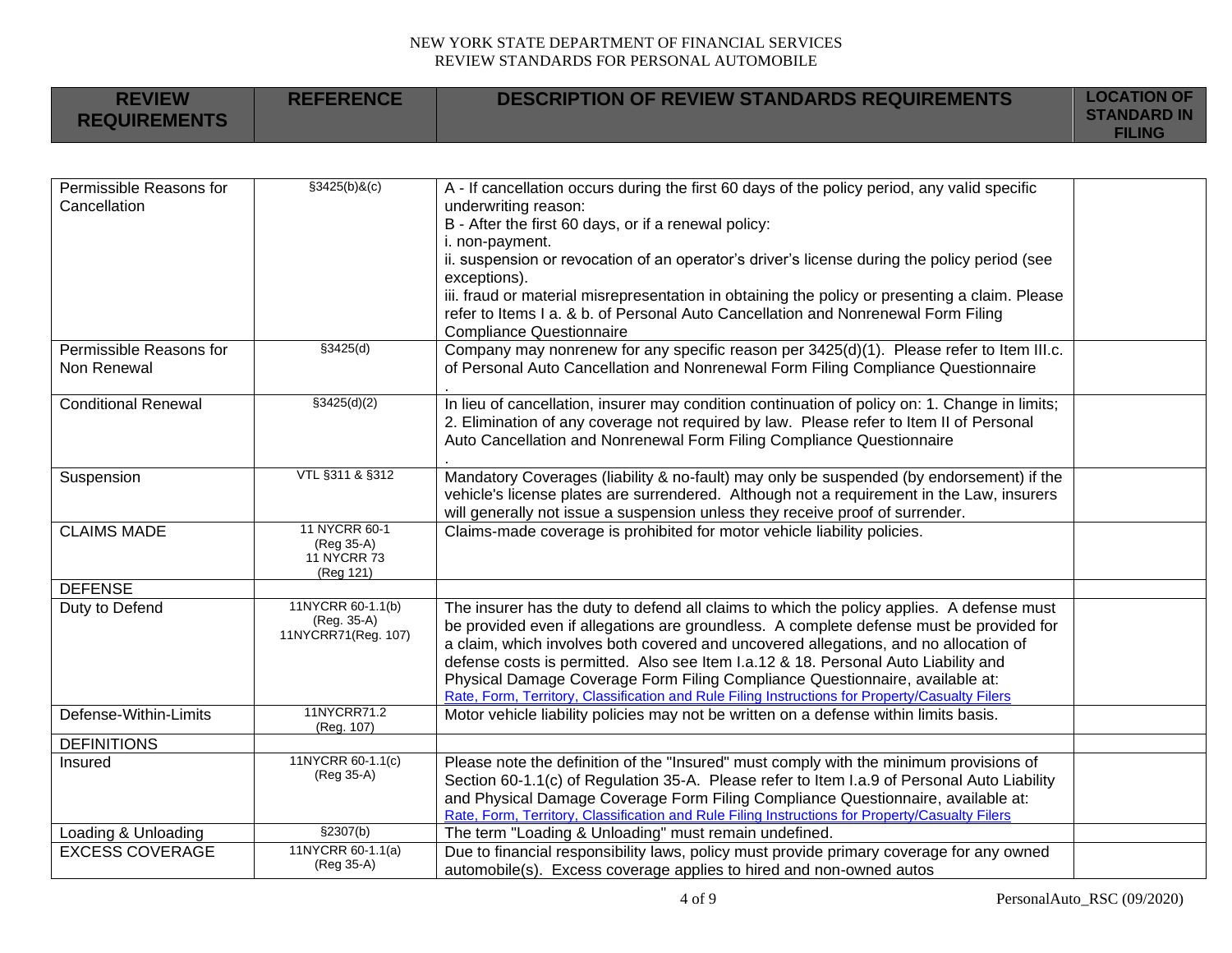| <b>REVIEW</b><br><b>REQUIREMENTS</b>   | <b>REFERENCE</b>                                         | <b>DESCRIPTION OF REVIEW STANDARDS REQUIREMENTS</b>                                                                                                                                                                                                                                                                                                                                                                                                                                                                                                                                                                                                                                                             | <b>LOCATION OF</b><br><b>STANDARD IN</b> |
|----------------------------------------|----------------------------------------------------------|-----------------------------------------------------------------------------------------------------------------------------------------------------------------------------------------------------------------------------------------------------------------------------------------------------------------------------------------------------------------------------------------------------------------------------------------------------------------------------------------------------------------------------------------------------------------------------------------------------------------------------------------------------------------------------------------------------------------|------------------------------------------|
|                                        |                                                          |                                                                                                                                                                                                                                                                                                                                                                                                                                                                                                                                                                                                                                                                                                                 | <b>FILING</b>                            |
|                                        |                                                          |                                                                                                                                                                                                                                                                                                                                                                                                                                                                                                                                                                                                                                                                                                                 |                                          |
| <b>FRAUD WARNING</b>                   | \$403(d)<br>11NYCRR86.4(Reg. 95)                         | None required on Personal Auto Policy Forms or applications (only claim forms)                                                                                                                                                                                                                                                                                                                                                                                                                                                                                                                                                                                                                                  |                                          |
| <b>FORMS</b><br><b>MISCELLANEOUS</b>   |                                                          |                                                                                                                                                                                                                                                                                                                                                                                                                                                                                                                                                                                                                                                                                                                 |                                          |
| Numbered Forms                         | \$2307(b)                                                | All policy forms and endorsements filed with the Department must include an identification<br>number. Please refer to Item I.f.5 of Personal Auto Liability and Physical Damage<br>Coverage Form Filing Compliance Questionnaire, available at: Rate, Form, Territory,<br><b>Classification and Rule Filing Instructions for Property/Casualty Filers</b>                                                                                                                                                                                                                                                                                                                                                       |                                          |
| <b>Unlicensed Companies</b>            | $\sqrt{(b)}$                                             | All policy forms and endorsements filed with the Department may only include the names<br>of insurers licensed in the State of New York. Please refer to Item I.f.3 of Personal Auto<br>Liability and Physical Damage Coverage Form Filing Compliance Questionnaire, available<br>at: Rate, Form, Territory, Classification and Rule Filing Instructions for Property/Casualty Filers                                                                                                                                                                                                                                                                                                                           |                                          |
| <b>FICTITIOUS GROUPS</b>               | §3435<br>11NYCRR301 (Reg. 134)<br>11NYCRR153 (Reg. 135)  | The provisions of §3435 and Regulations 134 and 135 do not permit fictitious groups.<br>The issuance of group property & casualty insurance is limited to either not-for-profit or<br>municipality insureds, or purchasing groups formed under the Federal Liability Risk<br>Retention Act of 1986 or quasi-group policies through a mass merchandising, safety<br>group or similar program, in connection with State law or a Federal purchasing group.                                                                                                                                                                                                                                                        |                                          |
| <b>GROUP POLICIES</b>                  | §3435<br>11NYCRR301 (Reg. 134)<br>11NYCRR153 (Reg. 135)  | The provisions of §3435 and Regulations 134 and 135 do not permit fictitious groups.<br>The issuance of group property & casualty insurance is limited to either not-for-profit or<br>municipality insureds, or purchasing groups formed under the Federal Liability Risk<br>Retention Act of 1986 or quasi-group policies through a mass merchandising, safety<br>group or similar program, in connection with State law or a Federal purchasing group.<br>Group policies must comply with the provisions of Regulations 134 & 135 including the<br>following: general requirements, group policy minimum standards, premium collection and<br>payment, dividend plans and form and rate filings requirements. |                                          |
| <b>LIBERALIZATION</b><br><b>CLAUSE</b> |                                                          |                                                                                                                                                                                                                                                                                                                                                                                                                                                                                                                                                                                                                                                                                                                 |                                          |
| <b>LIMITS</b>                          |                                                          |                                                                                                                                                                                                                                                                                                                                                                                                                                                                                                                                                                                                                                                                                                                 |                                          |
| <b>Policy Limits</b>                   | §311 VTL                                                 | Minimum limits 25,000/50,000 BI and 10,000 PD & 25/50 UM                                                                                                                                                                                                                                                                                                                                                                                                                                                                                                                                                                                                                                                        |                                          |
| <b>Sublimits</b>                       |                                                          | Full limits of the policy must be available to all insureds, cannot provide differing limits for<br>different insureds.                                                                                                                                                                                                                                                                                                                                                                                                                                                                                                                                                                                         |                                          |
| <b>LOSS SETTLEMENT</b>                 | 11 NYCRR 216 (Reg 64)                                    | For First-Party Physical Damage claims, see Item I.d. of Personal Auto Liability and<br>Physical Damage Coverage Form Filing Compliance Questionnaire, available at:<br>Rate, Form, Territory, Classification and Rule Filing Instructions for Property/Casualty Filers                                                                                                                                                                                                                                                                                                                                                                                                                                         |                                          |
| <b>Action Against Company</b>          | 3420(a)(2) & 3420(b)<br>11 NYCRR 60-1.3(f)<br>(Reg 35-A) | If judgment against an insured is not satisfied within 30 days, an action can be brought<br>against an insurer. (Please refer to items 1.a.3. and 1.b.1 of Personal Auto Liability and<br>Physical Damage Coverage Form Filing Compliance Questionnaire, available at:<br>Rate, Form, Territory, Classification and Rule Filing Instructions for Property/Casualty Filers);<br>[Discretionary provision - insured must comply with all terms of policy and amount of<br>obligation must be determined before action can be taken]                                                                                                                                                                               |                                          |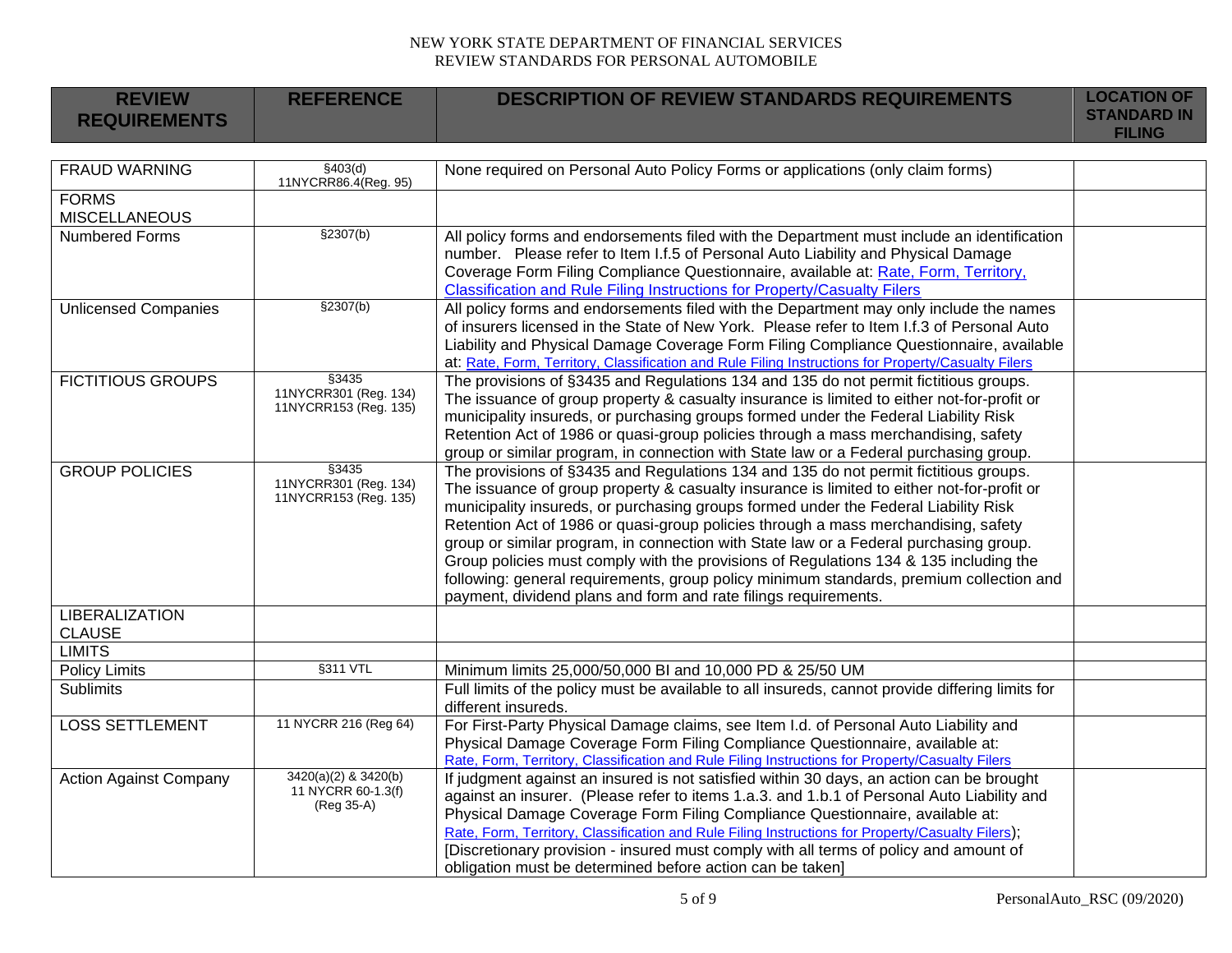| <b>REVIEW</b><br><b>REFERENCE</b><br><b>DESCRIPTION OF REVIEW STANDARDS REQUIREMENTS</b>                                                                                                                                                  | <b>LOCATION OF</b>                  |
|-------------------------------------------------------------------------------------------------------------------------------------------------------------------------------------------------------------------------------------------|-------------------------------------|
| <b>REQUIREMENTS</b>                                                                                                                                                                                                                       | <b>STANDARD IN</b><br><b>FILING</b> |
|                                                                                                                                                                                                                                           |                                     |
| 11 NYCRR 216.7 (Reg 64)<br><b>After Market Parts</b><br>No required language, but claim procedures outlined in the Regulation must be followed.                                                                                           |                                     |
| 11 NYCRR 216.7 (Reg 64)<br>Procedures in Regulation must be followed.<br>Appraisal                                                                                                                                                        |                                     |
| Arbitration<br>Not required (except for No-Fault), but is found in most policies                                                                                                                                                          |                                     |
| \$3411(k)<br>For physical damage coverages, a "standard" deductible option of \$200 must be offered,<br><b>Deductibles</b>                                                                                                                |                                     |
| as well as \$250, \$500 & \$1,000 options, and at least one option below \$200; minimum                                                                                                                                                   |                                     |
| permissible deductibles are \$100 for collision and \$50 for comprehensive.                                                                                                                                                               |                                     |
| 11NYCRR 60-1.1(b)<br>Since defense within-limits is not permitted for motor vehicle liability policies, defense<br><b>Defense Costs</b><br>(Reg. 35-A)                                                                                    |                                     |
| costs must be in addition to the policy limits; provision must be provided even if claim is<br>11NYCRR71 (Reg. 107)                                                                                                                       |                                     |
| groundless. Also see Item I.a.12 & 18.of Personal Auto Liability and Physical Damage                                                                                                                                                      |                                     |
| Coverage Form Filing Compliance Questionnaire, available at: Rate, Form, Territory,                                                                                                                                                       |                                     |
| Classification and Rule Filing Instructions for Property/Casualty Filers<br>11 NYCRR 216 (Reg 64)                                                                                                                                         |                                     |
| No required language, but claim procedures outlined in Regulation must be followed.<br><b>Loss Valuation</b><br>§2349, §3111(a),                                                                                                          |                                     |
| <b>Notice Requirements</b><br>These sections require notices to the policyholder on various topics; however these are<br>$\S3440(d)(1)8(2)$ ,<br>not policy forms subject to approval. Please refer to the Declarations Page Requirements |                                     |
| §3420(f)(2)(B), §2804, §2805<br>listed in: Personal Auto Declarations Page Form Filing Compliance Questionnaire                                                                                                                           |                                     |
| VTL §311.4(a), VTL<br>Rate, Form, Territory, Classification and Rule Filing Instructions for Property/Casualty Filers<br>\$312.1(a),                                                                                                      |                                     |
| 11NYCRR154.1(f)(Reg 150)                                                                                                                                                                                                                  |                                     |
| 11 NYCRR154.4(b)(Reg 150)                                                                                                                                                                                                                 |                                     |
| 11 NYCRR 60-2(Reg 35-D)                                                                                                                                                                                                                   |                                     |
| 11 NYCRR 65-1.2(b)(Reg 68)<br>11 NYCRR221(Reg 182)                                                                                                                                                                                        |                                     |
| CL 1 (1980) & CL 3 (2002)                                                                                                                                                                                                                 |                                     |
| Notification of Claim<br>$$3420(a)(3)(4)(5)$ & (6)<br>The policy must contain the various liability provisions set forth in Section 3420                                                                                                  |                                     |
| $(a)(3)(4)(5)$ and $(6)$ . Please refer to Item I.a.4., 5., 6., and 7. of Personal Auto Liability and                                                                                                                                     |                                     |
| Physical Damage Coverage Form Filing Compliance Questionnaire, available at:                                                                                                                                                              |                                     |
| Rate, Form, Territory, Classification and Rule Filing Instructions for Property/Casualty Filers                                                                                                                                           |                                     |
| <b>MEDICAL PAYMENTS</b><br>Not a required coverage, although commonly provided as optional                                                                                                                                                |                                     |
| MORTGAGEE/<br>Not required, although policy may add lienholder as additional insured for physical                                                                                                                                         |                                     |
| <b>LIENHOLDER</b><br>damage coverages when required by the lienholder.<br>11 NYCRR 60-1.1(g)<br><b>OTHER INSURANCE</b><br>Choice of two optional provisions under Regulation 35-A  Policy shall provide excess                            |                                     |
| (Reg 35-A)<br>coverage for hired and non-owned.                                                                                                                                                                                           |                                     |
| §4106<br><b>PARTICIPATING</b><br>A participating policy provision is not required. However, when the provision is included,                                                                                                               |                                     |
| the board of directors may make reasonable classifications of policies in order to issue<br><b>POLICIES</b>                                                                                                                               |                                     |
| payment of dividends. Such classifications must be filed for approval and be fair and not                                                                                                                                                 |                                     |
| unfairly discriminatory.                                                                                                                                                                                                                  |                                     |
| 11NYCRR65 (Reg 68)<br>Prescribed Endorsements in Regulation for Mandatory (Basic) PIP, Additional PIP, OBEL,<br>PERSONAL INJURY                                                                                                           |                                     |
| <b>PROTECTION</b><br>Basic PIP for Motorcycles and All-Terrain Vehicles.                                                                                                                                                                  |                                     |
| VTL§311<br>PRIMARY/UNDERLYING<br>Personal Auto liability coverage must be primary, except with respect to hired/nonowned                                                                                                                  |                                     |
| 11 NYCRR 60-1.1(g)<br><b>COVERAGE</b><br>autos; see also "Other Insurance" above<br>(Reg 35-A)                                                                                                                                            |                                     |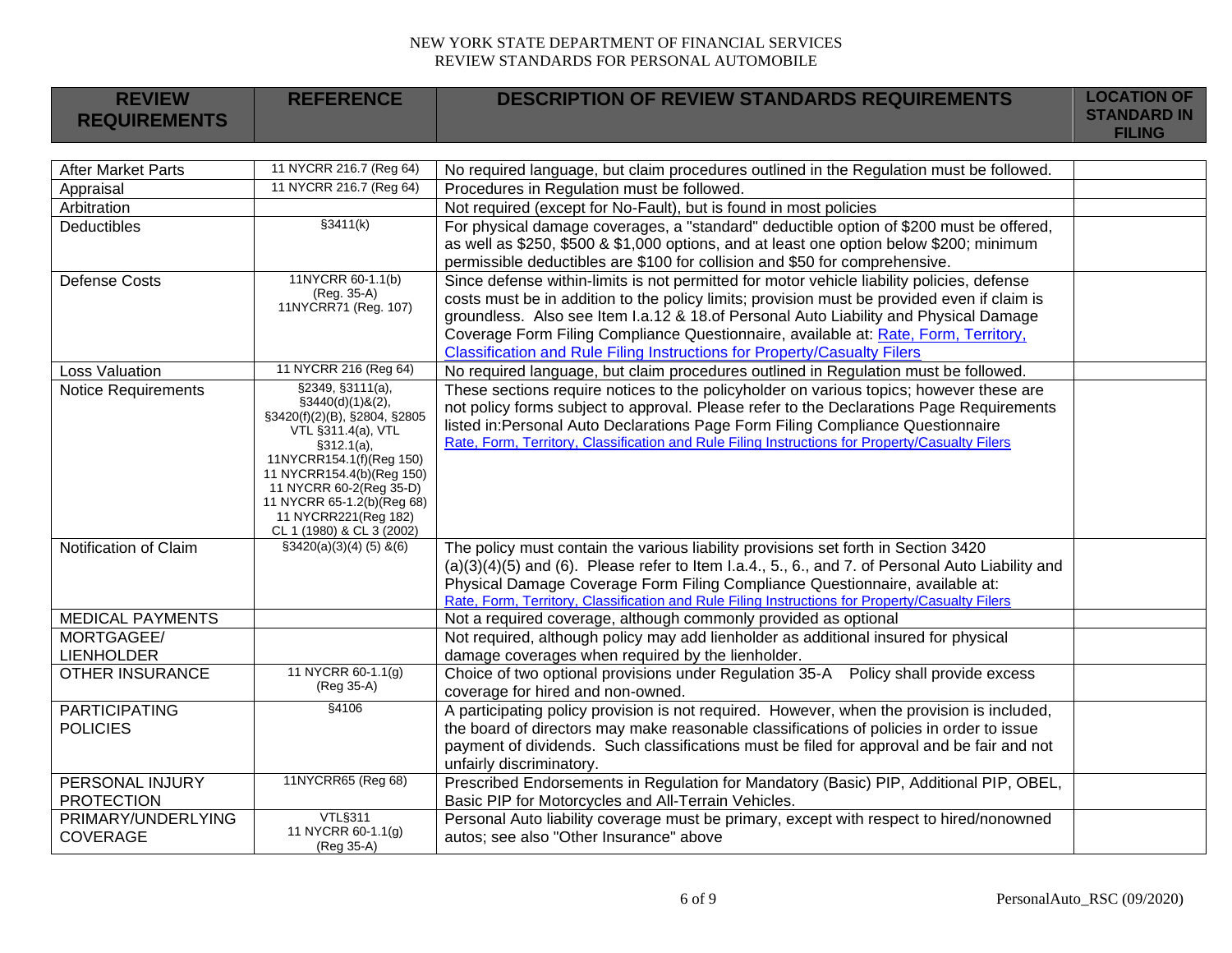| <b>REVIEW</b><br><b>REQUIREMENTS</b>                         | <b>REFERENCE</b>                                                              | <b>DESCRIPTION OF REVIEW STANDARDS REQUIREMENTS</b>                                                                                                                                                                                                                                                                                                                                                                 | <b>LOCATION OF</b><br><b>STANDARD IN</b><br><b>FILING</b> |
|--------------------------------------------------------------|-------------------------------------------------------------------------------|---------------------------------------------------------------------------------------------------------------------------------------------------------------------------------------------------------------------------------------------------------------------------------------------------------------------------------------------------------------------------------------------------------------------|-----------------------------------------------------------|
|                                                              |                                                                               |                                                                                                                                                                                                                                                                                                                                                                                                                     |                                                           |
| <b>READABILITY</b>                                           | §3102                                                                         | The insurance policy must be understandable and meet the requirements for readability of<br>including a minimum score of 45 on the Flesch Test, unless Superintendent determines<br>that form is otherwise readable, understandable, or mandatory as prescribed by statute or<br>Regulation.                                                                                                                        |                                                           |
| <b>SUBROGATION</b>                                           | 11NYCRR 60-1.3(b)<br>(Reg 35-A)                                               | Discretionary provision - insurer may be subrogated to any rights of recovery of the<br>insured                                                                                                                                                                                                                                                                                                                     |                                                           |
| UNINSURED/<br><b>UNDERINSURED</b><br><b>MOTORISTS</b>        | §3420(f)<br>11NYCRR60-2<br>(Reg 35-D)<br>Supplements 1 & 2 to CL 15<br>(1995) | Language for these coverages is prescribed by statute and may not deviate. The form for<br>statutory uninsured motorists coverage is prescribed by the Motor Vehicle Accident<br>Indemnification Corporation (MVAIC), and is authorized by NYIL §5206(b); the<br>Supplementary Uninsured/Underinsured Motorists coverage endorsement is prescribed<br>by Department Regulation 35-D (11 NYCRR 60-2).                |                                                           |
| <b>VALUED POLICIES</b><br>(STATED<br>AMOUNT/AGREED<br>VALUE) | 11 NYCRR 216 (Reg 64)                                                         | See also "Loss Valuations"                                                                                                                                                                                                                                                                                                                                                                                          |                                                           |
| <b>VICARIOUS LIABILITY</b>                                   | CL 6 (1994)                                                                   | The Department permits coverage for claims of vicarious liability regardless of whether<br>the underlying wrong is intentional or not.                                                                                                                                                                                                                                                                              |                                                           |
| <b>VOIDANCE</b>                                              | §3105 & §3106                                                                 | May not void a policy unless the misrepresentation is material. No misrepresentation<br>shall be deemed material unless knowledge by the insurer of the facts misrepresented<br>would have led to a refusal by the insurer to make such contract; however, an automobile<br>liability policy cannot be "voided" in respect to the third-party's protections (BI & PD),<br>pursuant to case law and Regulation 35-A. |                                                           |
| <b>WARRANTIES</b>                                            | §3106                                                                         | A breach of warranty shall not void a policy unless the breach of warranty is material.                                                                                                                                                                                                                                                                                                                             |                                                           |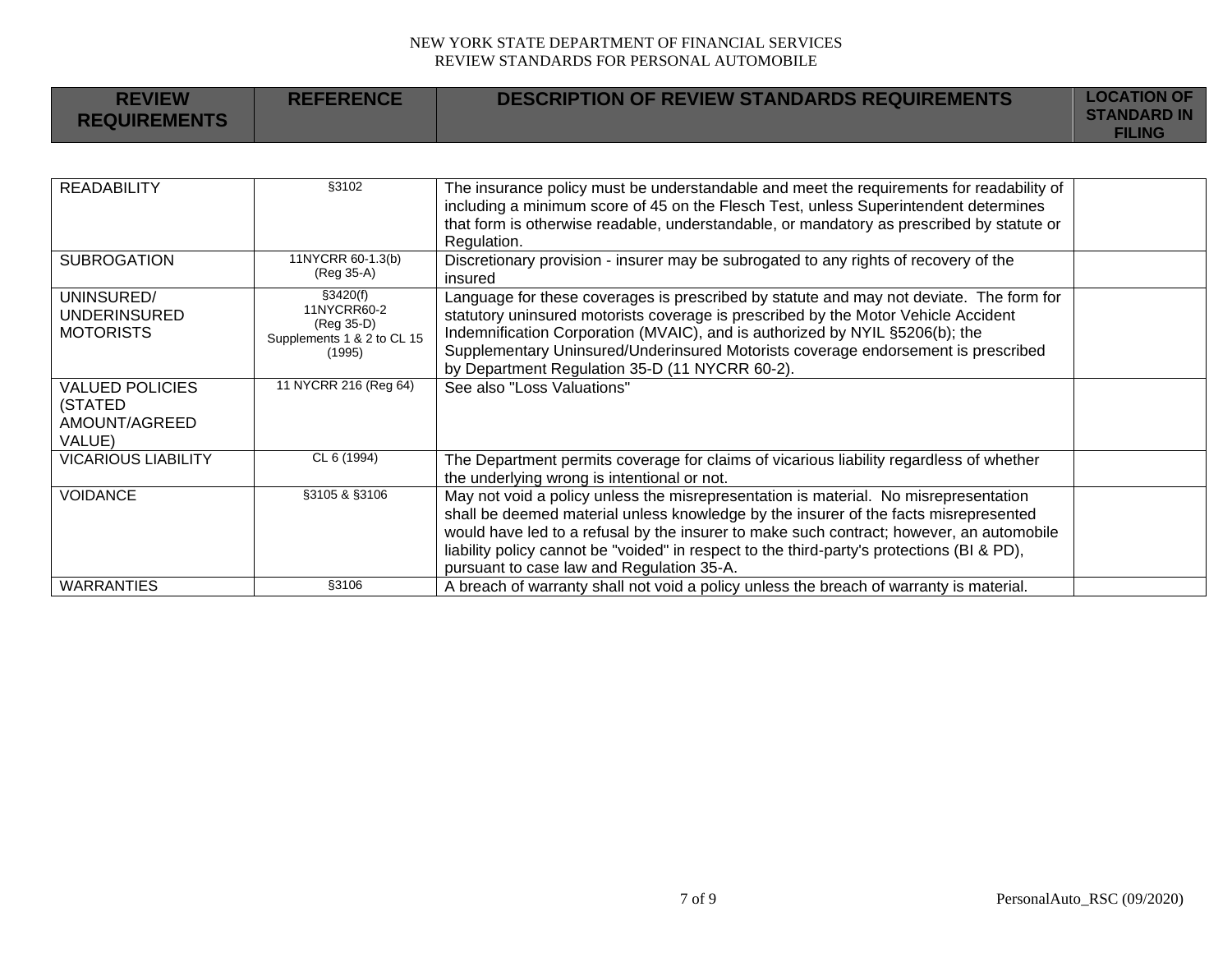| <b>REVIEW</b><br><b>REQUIREMENTS</b>                                                | <b>REFERENCE</b>                                                             | <b>DESCRIPTION OF REVIEW STANDARDS REQUIREMENTS</b>                                                                                                                                                                                                                                                                                                                                                                                                                                                                                                                                                                                                                                                                                                                               | <b>LOCATION OF</b><br><b>STANDARD IN</b><br><b>FILING</b> |
|-------------------------------------------------------------------------------------|------------------------------------------------------------------------------|-----------------------------------------------------------------------------------------------------------------------------------------------------------------------------------------------------------------------------------------------------------------------------------------------------------------------------------------------------------------------------------------------------------------------------------------------------------------------------------------------------------------------------------------------------------------------------------------------------------------------------------------------------------------------------------------------------------------------------------------------------------------------------------|-----------------------------------------------------------|
|                                                                                     |                                                                              |                                                                                                                                                                                                                                                                                                                                                                                                                                                                                                                                                                                                                                                                                                                                                                                   |                                                           |
| <b>RATES &amp; RATING</b><br><b>PLANS</b>                                           | §2304 & §2344<br>11NYCRR161 (Reg. 129)<br>Supplement No 4 to CL 11<br>(1998) | All rates, rating plans, and rating rules filings must be submitted in accordance with the<br>instructions of Supplement No. 4 to Circular Letter 11 (1998) which outlines the new<br>mandatory filing procedures effective September 16, 2002. These procedures contain the<br>minimum required information that must accompany all rate, rating plan, and rating rule<br>filings. Rate filings must include appropriate supporting information as outlined in the<br>Rate Filing Sequence Checklist. Please note the relevant requirements contained in<br>Section 2304 of the New York Insurance Law. Please refer to the following web site for<br>additional information:<br>Rate, Form, Territory, Classification and Rule Filing Instructions for Property/Casualty Filers | Form/Page/Para<br>Reference                               |
| <b>ADOPTIONS OF RATE</b><br><b>SERVICE</b><br>ORGANIZATIONS (RSO)<br><b>FILINGS</b> |                                                                              |                                                                                                                                                                                                                                                                                                                                                                                                                                                                                                                                                                                                                                                                                                                                                                                   |                                                           |
| Me Too Filings                                                                      | §2306<br>11 NYCRR 161.7<br>(Reg. 129)                                        | The insurer may discharge its rate filing obligation by giving notice that it uses rates and<br>rate information prepared by a designated rate service organization. Please refer to<br>Regulation 129 for the filing of rates and the relation and role of rates published by a rate<br>service organization and the Department's web site for additional filing information:<br>Rate, Form, Territory, Classification and Rule Filing Instructions for Property/Casualty Filers                                                                                                                                                                                                                                                                                                 |                                                           |
| CONSENT-TO-RATE                                                                     | §2309                                                                        | The application for an excess rate is subject to prior approval. In addition, the application<br>must include the insured's reasons and the application must be signed by the insured.                                                                                                                                                                                                                                                                                                                                                                                                                                                                                                                                                                                            |                                                           |
| <b>CREDIT SCORING AND</b><br><b>REPORTS</b>                                         | Article 28<br>11 NYCRR221(Reg 182)                                           | The use of credit scoring and reports must be in compliance with Article 28 of the NYIL<br>and Regulation 182.                                                                                                                                                                                                                                                                                                                                                                                                                                                                                                                                                                                                                                                                    |                                                           |
| <b>INDIVIDUAL RISK</b><br><b>RATING</b>                                             | §2305<br>11NYCRR161.12<br>(Reg. 129)                                         | Individual Risk Rating is not permitted for personal auto policies.                                                                                                                                                                                                                                                                                                                                                                                                                                                                                                                                                                                                                                                                                                               |                                                           |
| <b>PRICING</b>                                                                      | \$2304<br>11NYCRR161 (Reg. 129)<br>CL 19 (1992) & CL 4 (1996)                | The following web site contains the mandatory filing procedures:<br>Rate, Form, Territory, Classification and Rule Filing Instructions for Property/Casualty Filers                                                                                                                                                                                                                                                                                                                                                                                                                                                                                                                                                                                                               |                                                           |
| <b>Mass Merchandising</b>                                                           | 11 NYCRR 13 (Reg 58)<br>11NYCRR153 (Reg. 135)                                | Must meet definition of "Mass merchandising" in Regulation; requirements for applying<br>rate differentials are detailed in Regulation, statistics must be submitted annually.                                                                                                                                                                                                                                                                                                                                                                                                                                                                                                                                                                                                    |                                                           |
| <b>Minimum Premium Rules</b>                                                        |                                                                              | Minimum Premium Rules- the submission should evidence the relationship between the<br>amount charged as a minimum premium and the costs associated with producing the<br>policy or coverage. Return Premium/Minimum Earned Premium Rules - the submission<br>should specify that the policy will be pro-rated or short-rated due to mid-term termination<br>of the policy. Premium may be considered fully earned only for policies insuring special<br>events that are only a few days in length.                                                                                                                                                                                                                                                                                |                                                           |